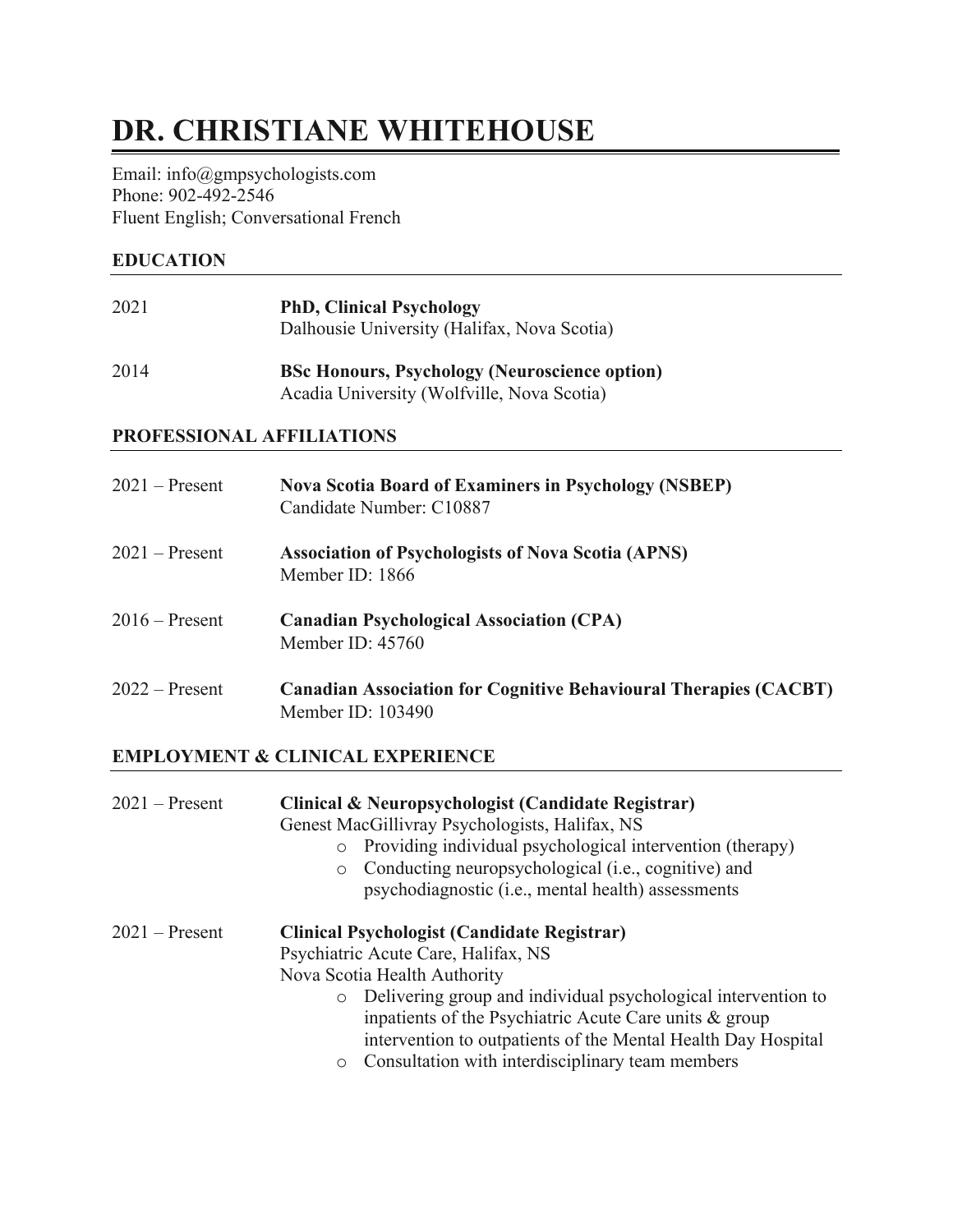| $2020 - 2021$    | <b>Psychology Resident</b><br>St. Joseph's Healthcare Hamilton, Ontario<br>o Focused on neuropsychological assessment, both outpatient<br>and inpatient<br>Additional training in clinical & health psychology, providing<br>$\circ$<br>psychological intervention to inpatients                    |  |
|------------------|-----------------------------------------------------------------------------------------------------------------------------------------------------------------------------------------------------------------------------------------------------------------------------------------------------|--|
| $2017 - 2020$    | <b>Clinical Practicum Placements - Graduate Student</b><br>Nova Scotia Health Authority, Halifax, Nova Scotia<br>Chronic Pain Management Unit, Behaviour Change Institute,<br>$\circ$<br>Senior's Health, Acquired Brain Injury Inpatient Program,<br>Nova Scotia Hospital, Community Mental Health |  |
|                  | <b>CLINICAL SUPERVISORY EXPERIENCE</b>                                                                                                                                                                                                                                                              |  |
| 2020             | Pre-doctoral clinical neuropsychology graduate student<br>Supervision of supervision: Dr. Elena Ballantyne                                                                                                                                                                                          |  |
| $2018 - 2019$    | Pre-doctoral clinical psychology graduate students (x 4)<br>Supervision of supervision: Dr. Alissa Pencer & Dr. Shannon Johnson                                                                                                                                                                     |  |
|                  | <b>VOLUNTEER &amp; ADVOCACY [Past 5 years]</b>                                                                                                                                                                                                                                                      |  |
| $2020$ – Present | <b>Member</b> of the Canadian Council of Professional Psychology Programs<br>(CCPPP) Anti-Racism Working Group                                                                                                                                                                                      |  |
| $2021$ – Present | Lead Developer in workshop collaboration with the international non-<br>profit, Dragonfly Mental Health<br>o Co-developed and presented workshop, Managing Upward:<br>Optimizing Student-Supervisor Communication to Support<br>Wellbeing, to graduate students in Europe and North America         |  |
| $2016 - 2022$    | <b>Mentor</b> for the CPA Student Mentorship Program                                                                                                                                                                                                                                                |  |
| $2018 - 2020$    | Co-Founder of the Graduate Student Wellness Committee Psychology<br>and Neuroscience Department, Dalhousie University<br>Co-developed and taught a lecture for first-year clinical<br>$\circ$<br>psychology PhD students on <i>The Ethics of Self-Care</i> , among<br>other initiatives             |  |
| $2018 - 2019$    | <b>Council Member</b> on the Nova Scotia Woman's Heart and<br>Brain Health Council, invited by the Heart and Stroke Foundation                                                                                                                                                                      |  |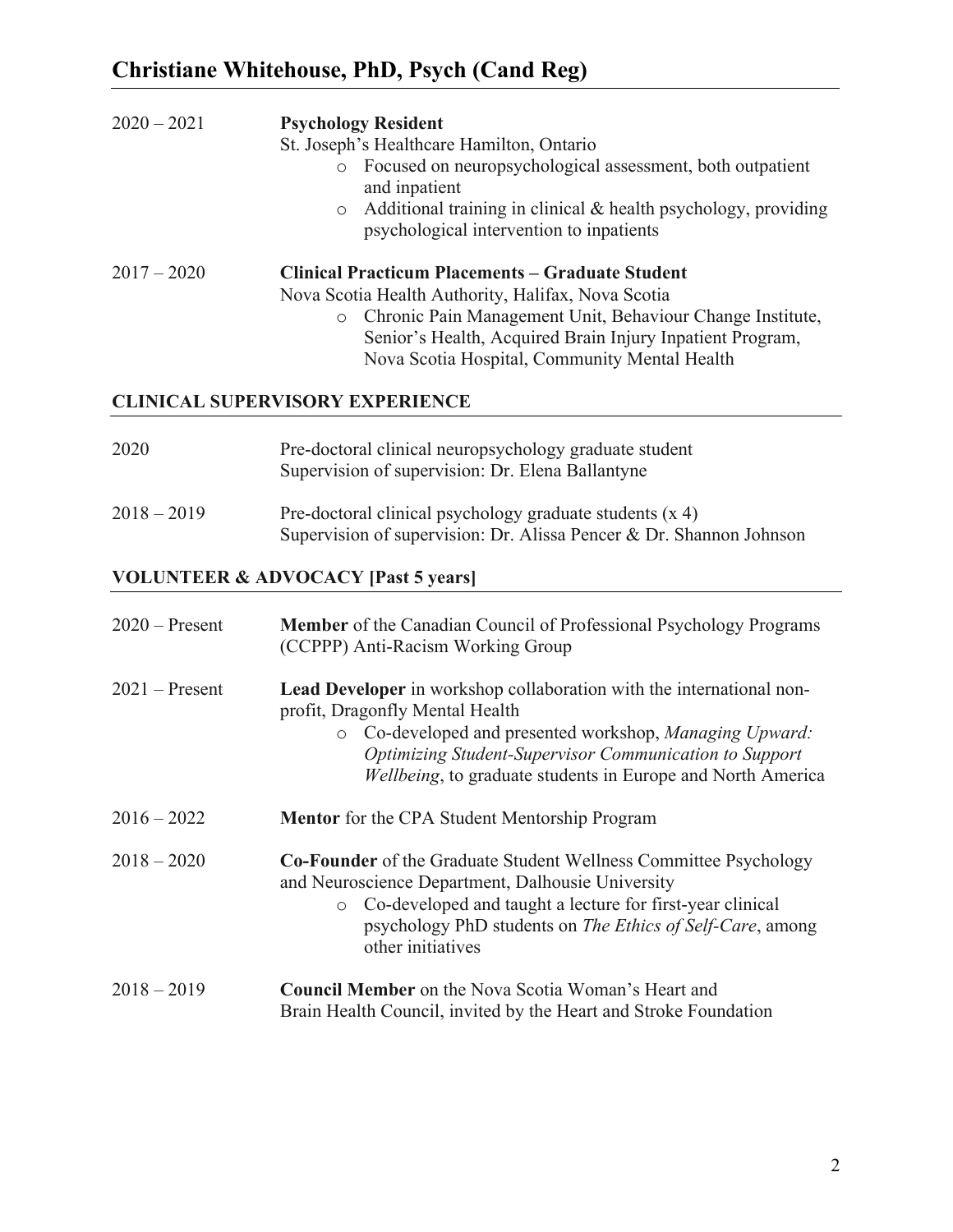# **PROFESSIONAL DEVELOPMENT TRAINING [Past 5 years]**

- o **Individual Cognitive Behavioural Therapy for Comorbid Insomnia (CBT-I)** (Mar, 2022). Workshop – Full day. Dr. Colleen Carney, PhD, CPsych, Associate Professor and Director of the Sleep and Depression Laboratory at Ryerson University. Author of "Quiet Your Mind and Get to Sleep" and many others.
- o **Acceptance and Commitment Therapy (ACT) for Self-Harming and Suicidality** (Mar, 2022). Seminar – 2 hours. Dr. Russ Harris, internationally-acclaimed ACT trainer. Author of "ACT Made Simple" and "The Happiness Trap".
- o **CBT–I (Cognitive Behavioural Therapy for Insomnia) for Patients for Failed CBT–I** (Feb, 2022). Seminar – 1 hour. Dr. Michael Grandner, PhD, Director of Sleep and Health Research Program at University of Arizona.
- o **Medical and Mental Health Care from a Gender Affirming, Informed Consent Perspective** (May, 2021). Workshop – 3 hours. Dr. Françoise Susset, MD & Devon Simpson, Social Worker. McMaster University, Hamilton, Ontario.
- o **Managing Guilt and Shame** (Jan, 2021). Workshop 3 hours. Dr. Christine Padesky, Clinical Psychologist and author of "Mind Over Mood" CBT workbook.
- o **San'yas Indigenous Cultural Safety Training** (Dec, 2021). Online, instructor-facilitated training (10 hours). Provincial Health Services Authority British Columbia.
- o **Understanding and Treating Eating Disorders: What Every Practitioner Needs to Know** (Nov, 2020). CCPA Accredited Psychotherapist Training (2 hours), as part of the annual Body Peace Conference. Dr. Anita Federici, Clinical Psychologist.
- o **Equity, Diversity, and Inclusion in Academic Medicine: Focus on Gender** (Nov, 2020). Education Session and Workshop – 3 hours. Dr. Sonia Anand, Professor and Canada Research Chair. McMaster University and St. Joseph's Healthcare Hamilton.
- o **Non-Violent Crisis Intervention Training** (Sept, 2020). In-person practice (3 hours) and 10 online modules. Crisis Prevention Institute (CPI).
- o **ACT and Diversity with an LGBTQ Emphasis** (May, 2019). Workshop Full day. Dr. Matthew Skinta. Association of Psychologists of Nova Scotia.
- o **Comorbidities in Multiple Sclerosis** (Feb, 2019). Online educational modules (1.5 hours). Consortium of Multiple Sclerosis Centers.
- o **endMS Summer School** (June, 2018). Intensive graduate student summer training program (4 days). Multiple Sclerosis Society of Canada and Sick Kids Hospital, Toronto. Theme: "Environmental and Lifestyle Factors Associated with MS: Bench to Bedside".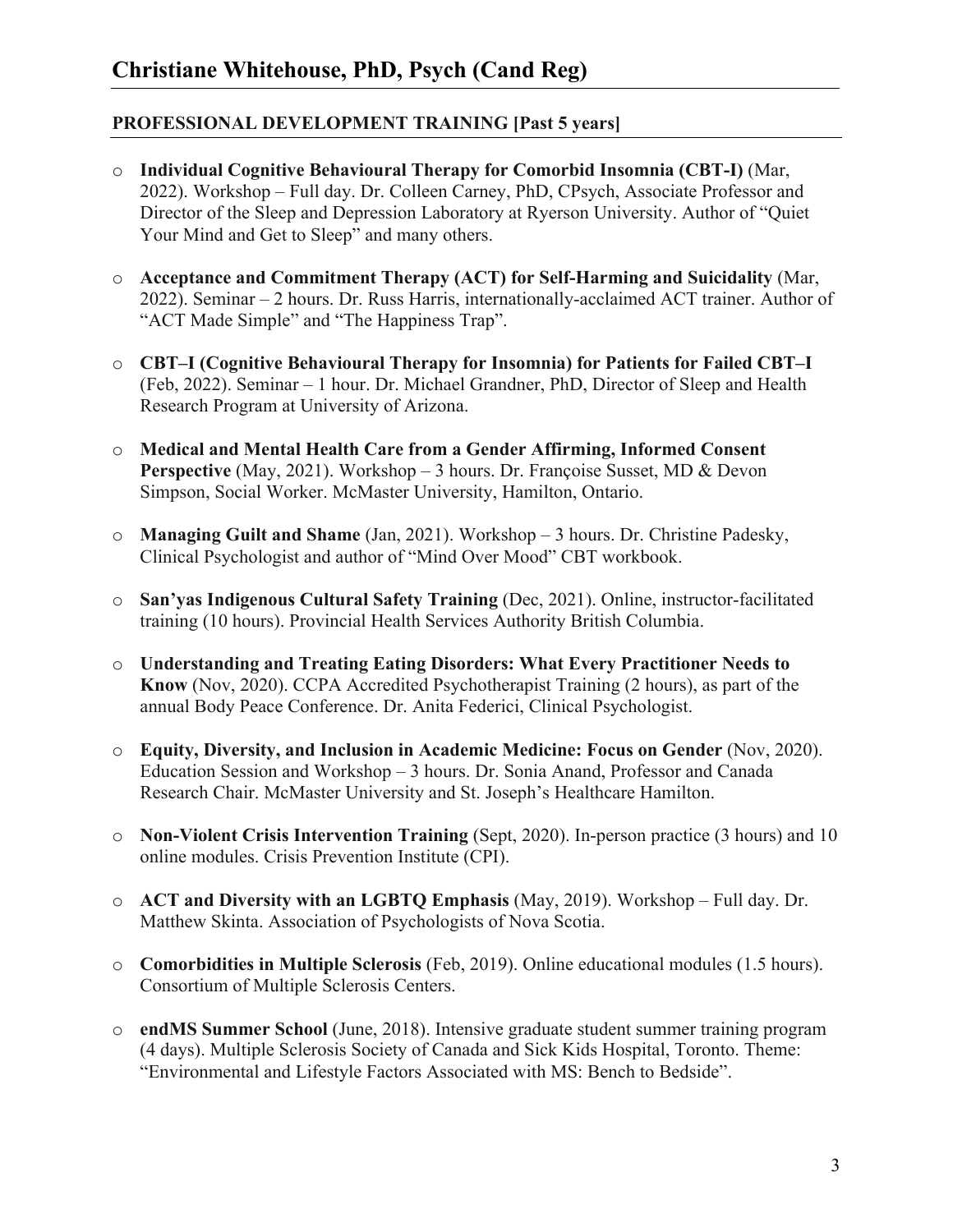- o **endMS Summer School** (June, 2017). Intensive graduate student summer training program (4 days). Multiple Sclerosis Society of Canada and Memorial University, St. John's. Theme: "Moving MS Research Forward Through Clinical and Biomedical Partnerships".
- o **Diversity in Mental Health** (May, 2017). Educational Conference Full Day. XVIII W.O McCormick Academic Day Conference, Dalhousie University.
- o **Emotion-Focused Therapy** (June, 2017). Workshop Full Day. Dr. Cheryl Aubie, Psychologist.

| <b>DATE</b>   | <b>AWARD/HONOUR</b>                                                                        | <b>VALUE</b> | <b>ORGANIZATION</b>                       |
|---------------|--------------------------------------------------------------------------------------------|--------------|-------------------------------------------|
| Sept 2021     | Certificate of Academic<br><b>Excellence for Doctoral Thesis</b>                           | N/A          | Canadian Psychological Association        |
| $2017 - 2020$ | Frederick Banting and Charles<br><b>Best Canada Graduate</b><br>Scholarship Doctoral Award | \$105,000    | Canadian Institutes of Health<br>Research |
| Sept 2019     | The Beatrice Clinical<br>Studentship Award                                                 | \$400        | Dalhousie University                      |
| $2017 - 2018$ | Doctoral Studentship -<br>Honorary                                                         | \$22,000     | Multiple Sclerosis Society of Canada      |
| $2016 - 2017$ | Doctoral Studentship                                                                       | \$22,000     | Multiple Sclerosis Society of Canada      |
| $2016 - 2018$ | Scotia Scholar Award -<br>Honorary                                                         | \$20,000     | Nova Scotia Health Research<br>Foundation |
| $2016 - 2017$ | Nova Scotia Graduate<br>Scholarship                                                        | \$15,000     | Dalhousie University                      |
| $2016 - 2017$ | <b>Bright Red Student Research</b><br>Award                                                | \$5,000      | Heart and Stroke Foundation               |
| $2015 - 2016$ | Canada Graduate Scholarship<br>Master's Award                                              | \$17,500     | Canadian Institutes of Health<br>Research |
| $2015 - 2016$ | Nova Scotia Research and<br><b>Innovation Graduate</b><br>Scholarship - Honorary           | \$10,000     | Dalhousie University                      |

#### **SCHOLARSHIPS AND AWARDS**

#### **SCHOLARLY WORK**

#### PUBLICATIONS

Marrie, R. A., **Whitehouse, C. E.**, Patel, R., Figley, C., Kornelsen, J., Bolton, J. M., Graff, L. A., Mazerolle, E. L., Marriott, J. J., Bernstein, C. N., and Fisk, J. D. (2021). Performance of Regression-Based Norms for Cognitive Functioning of Persons With Multiple Sclerosis in an Independent Sample*. Frontiers in Neurology, 11*:621010*.* doi: 10.3389/fneur.2020.621010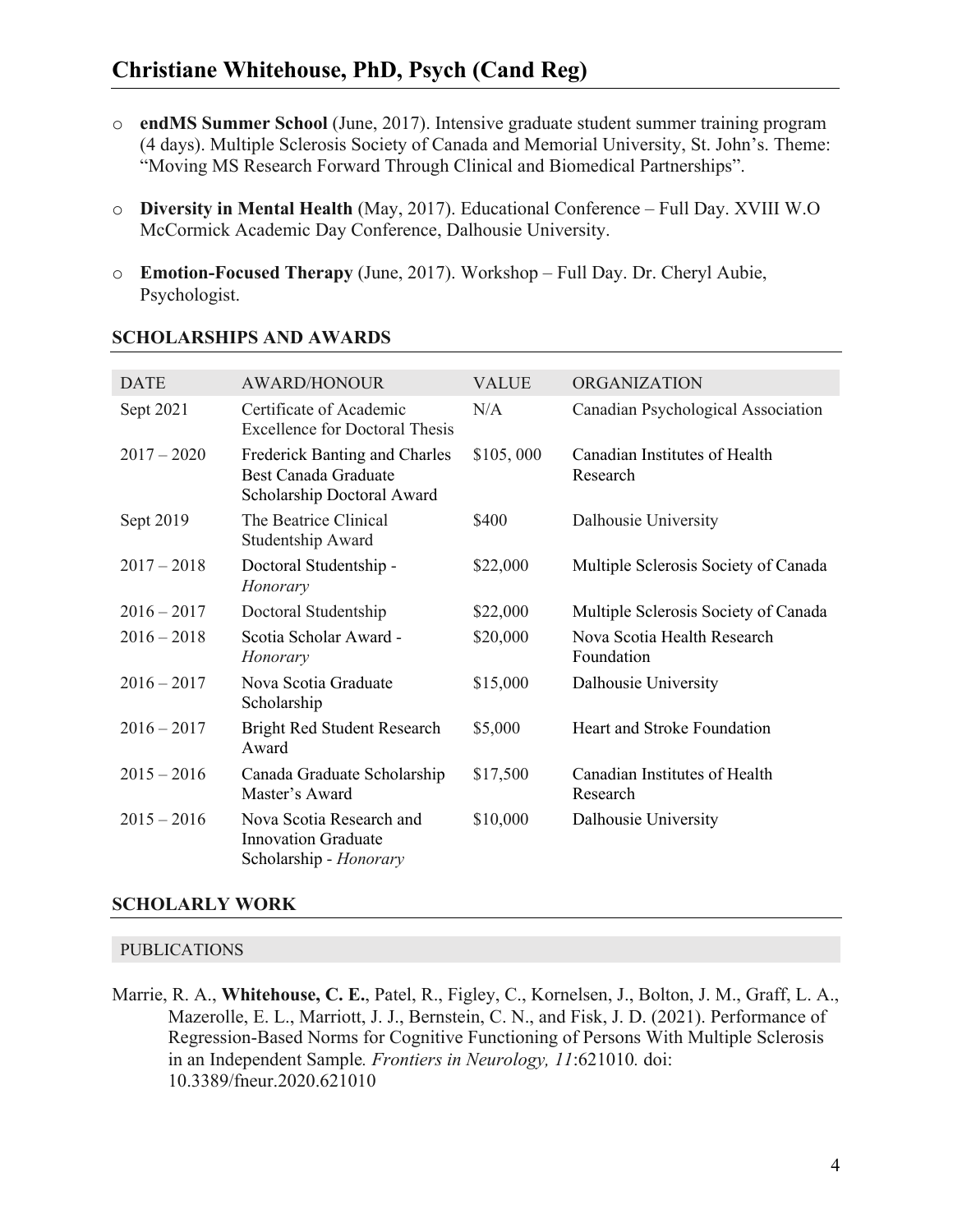- **Whitehouse, C. E.**, Fisk, J. D., Bernstein, C. N., Berrigan, L. I., Bolton, J. M., Graff., L. A., Hitchon, C. A., Marriott, J. J., Peschken, C. A., Sareen, J., Walker, J. R., Stewart, S. H., and Marrie, R. A. (2019). Comorbid anxiety, depression, and cognition in MS and other immune-mediated disord*ers. Neurology, 92*(5), e406-e417*.* doi: https://doi.org/10.1212/WNL.0000000000006854
- **Whitehouse, C. E.**, Green, J., Giles, S. M., Rahman, R., Coolican, J., and Eskes, G. A. (2018). Development of the Halifax Visual Scanning Test: A New Measure of Visual-Spatial Neglect for Personal, Peripersonal, and Extrapersonal Space. *Journal of the International Neuropsychological Society*, *25*(5), 490-500. doi: 10.1017/S135561771900002X

#### PEER-REVIEWED PRESENTATIONS

- **Whitehouse, C. E.**, and Fisk, J. D. (2019, May). Depression, anxiety, fatigue, and pain affect performance on the brief international cognitive assessment for MS in patients with minimal to moderate neurologic disability. The Consortium of Multiple Sclerosis Centres (CMSC) 2019 Annual Meeting. Seattle, Washington. (Poster Presentation). o Abstract published in the *International Journal of MS Care*, 21, 63-64.
- **Whitehouse, C. E.**, Fisk, J. D., Bernstein, C. N., Hitchone, C., Marrie, R. A. (2017, Oct) The impact of depression and anxiety symptoms on information processing speed in MS and other immune-mediated inflammatory diseases. 7th Joint Meeting of the European and American Committees for Treatment and Research in Multiple Sclerosis (ECTRIMS-ACTRIMS), Paris, France. (Poster Presentation).
	- o Received competitive Travel Grant to attend the conference, awarded by the MSParis2017 Scientific Programme Committee and short-listed for a poster prize among ~2,000 abstracts.
- **Whitehouse, C. E.**, Fisk, J. D., Berrigan, L. I., Bernstein, C. N., Marrie, R. A. (2016, Dec). Multiple sclerosis and inflammatory bowel disease: A comparison of cognitive impairments in two immune mediated-inflammatory diseases. National endMS Conference, Toronto, Ontario. (Poster Presentation).

#### OTHER MEETINGS AND CONFERENCES

- **Whitehouse, C. E.**, DeFreitas, V., Johnson, S., Carter, S. (2019, Nov). The montreal cognitive assessment as a predictor of functional outcome following discharge from acquired brain injury rehabilitation. Department of Psychiatry 29<sup>th</sup> Annual Research Day, Dalhousie University, Halifax, Nova Scotia. (Poster Presentation).
- **Whitehouse, C. E.**, Fisk, J. D., Bernstein, C. N., Hitchone, C., Stewart, S. H., Marrie, R. A. (2017, Nov). The impact of depression and anxiety symptoms on information processing speed in MS and other immune-mediated inflammatory diseases. Department of Psychiatry 27<sup>th</sup> Annual Research Day, Dalhousie University, Halifax, Nova Scotia. (Poster Presentation).
	- o Selected as "Best Graduate Student Poster".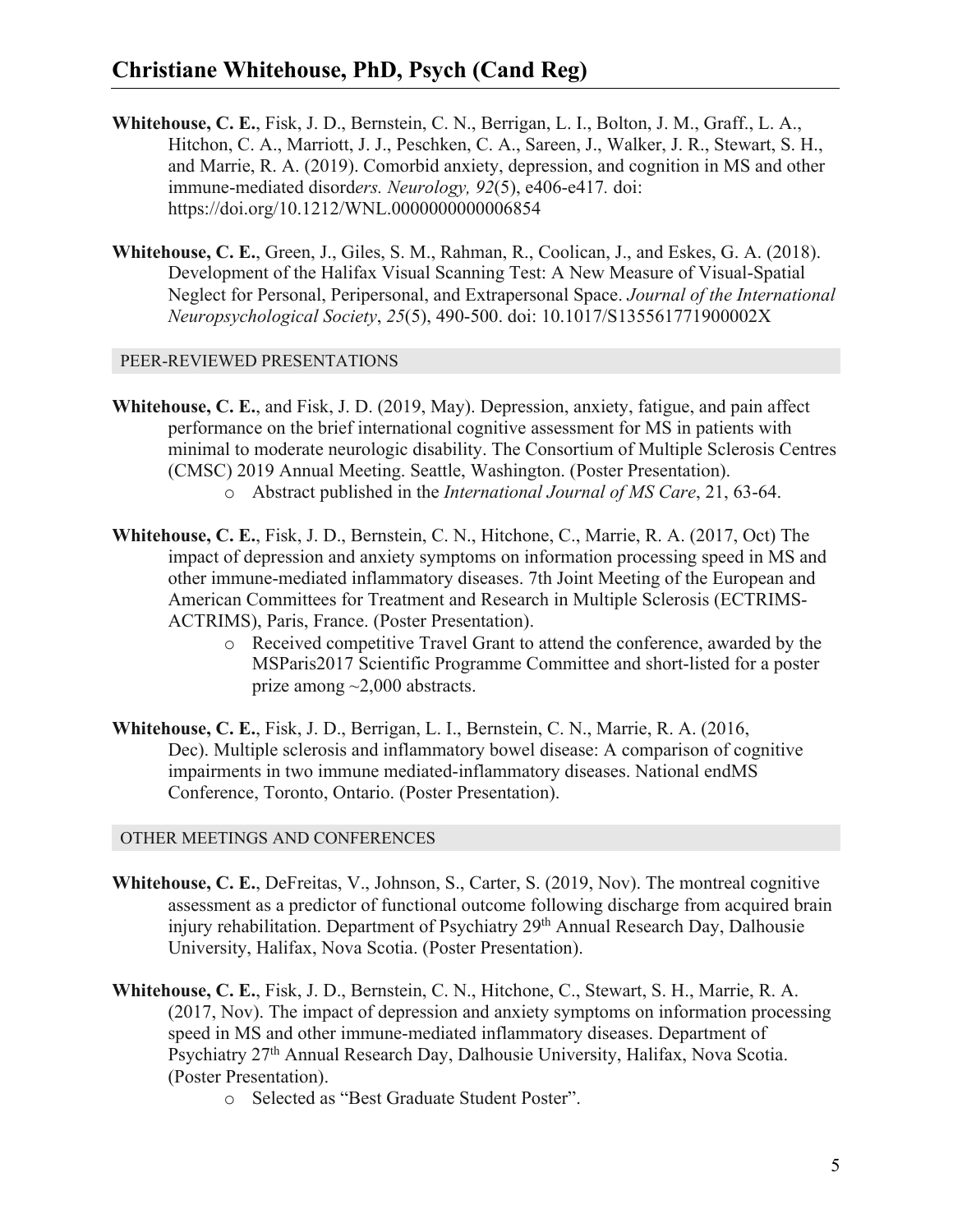- **Whitehouse, C. E.**, Fisk, J. D., Berrigan, L. I., Bernstein, C. N., Marrie, R. A. (2016, Dec). Multiple sclerosis and inflammatory bowel disease: A comparison of cognitive impairments in two immune mediated-inflammatory diseases. Brain Repair Centre Research Day, Dalhousie University, Halifax, Nova Scotia. (Poster Presentation).
- **Whitehouse, C. E.**, Eskes, G. A., Braha, R. E., Boyce, J., Champod, A. S., King. M., Laberge, E. (2016, Oct). Feasibility and Effectiveness of Implementing Prism Adaptation Treatment after Stroke (IPATS) in a Clinical Setting. Real Knowledge Translation Patient and Citizen Engagement Workshop, Strengthening Transitions in Pediatric Care & Nova Scotia Health Research Foundation. Halifax, Nova Scotia. (Poster Presentation).
- **Whitehouse, C. E.**, Eskes, G. A., Braha, R. E., Boyce, J., Champod, A. S., King. M., Laberge, E. (2016, April). Effectiveness of Implementing Spatial Neglect after Right Hemisphere Stroke: A Clinical Trial. 42nd Annual Graham Goddard In-House Conference, Dalhousie University, Halifax, Nova Scotia. (Oral Presentation).
- **Whitehouse, C. E.**, Eskes, G. A., Braha, R. E., Boyce, J., Champod, A. S., King. M. (2016, March). Feasibility and Effectiveness of Implementing Spatial Neglect after Right Hemisphere Stroke: A Clinical Trial. Crossroads Interdisciplinary Health Research Conference, Halifax, Nova Scotia. (Oral Presentation).

#### INVITED PRESENTATIONS

| Apr 2019  | Leadership Volunteers in Atlantic Canada, Multiple Sclerosis Society<br>of Canada, Halifax, NS                                                                                                                                         |
|-----------|----------------------------------------------------------------------------------------------------------------------------------------------------------------------------------------------------------------------------------------|
| Mar 2019  | <b>Dalhousie University's Undergraduate Neuroscience Society</b>                                                                                                                                                                       |
| Jan 2019  | Nova Scotia Health Authority Brain Injury (ABI) Journal Club<br>Spoke of existing research and my work in stroke and ABI.<br>$\circ$                                                                                                   |
| Sept 2018 | <b>Teaching Assistant Day, Dalhousie University</b><br>"Maintaining Health and Wellness in Graduate School".<br>$\circ$                                                                                                                |
| Apr 2017  | <b>Heart and Stroke Foundation, Halifax, NS</b><br>Led Lunch and Learn presentation for Heart and Stroke Staff<br>$\circ$<br>on "Life after Stroke: Developing Games to Improve<br>Attention".                                         |
| Feb 2017  | <b>Chronic Disease Networking Workshop, Quebec City, Quebec</b><br>CIHR-hosted workshop. Presented poster titled: "Psychiatric<br>$\circ$<br>comorbidities mediate cognitive impairments in immune<br>mediated-inflammatory diseases". |
| Feb 2017  | Parkland on the Gardens Retirement Community, Halifax, NS                                                                                                                                                                              |